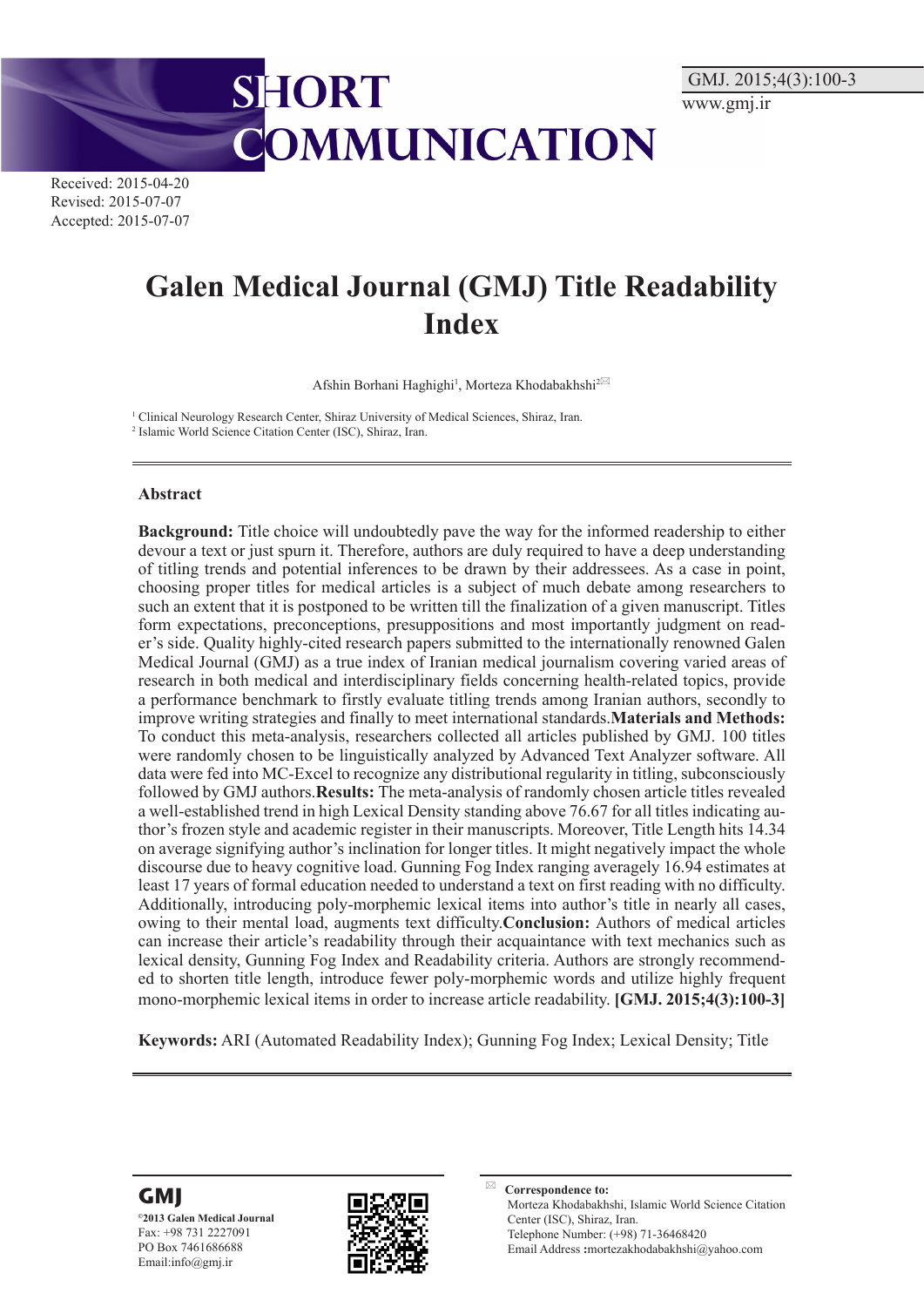# **Introduction**

The concept of readability is far from new;<br>over the past fifty years several of its facets have been examined and tested. Research has shown that readability can vary in accordance with certain specific typographic variables. However, the overwhelming majority of this research has focused upon the readability of text in medicine. This stems from the fact that most medical texts produced by scholars have not been duly analyzed in terms of linguistic features. Factors such as the effects of typeface (e.g. serif versus sans serif typefaces), letter spacing, line spacing (or leading), justification contrast, resolution, inverted text, mechanically-tinted backgrounds, size, type style, letter spacing, and page layout do impact reading ease or readability [1]. These typographic variables have been tested in order to determine various effects upon the reader. Chief among these variables are reading rate and reading comprehension. Moreover, morpho-syntactic properties of a given text determine its readability; factors like utterance length, number of poly-morphemic words, number of mono-morphemic words, lexical density, lexical variety, etc. determine readability index.

Readability metrics are formulae for evaluating the readability of texts, usually by counting syllables, words, and sentences. Readability tests are often used as an alternative to conducting an actual statistical survey of human readers of the subject text (a readability survey). Word processing applications often have readability tests built-in, which can be deployed on documents in-editing [2].

The application of a useful readability test protocol will give a rough indication of a work's readability, with accuracy increasing when finding the average readability of a large number of works. The tests generate a score based on characteristics such as statistical average word length (which is used as an unreliable proxy for semantic difficulty) and sentence length (as an unreliable proxy for syntactic complexity) of the work.

Some readability formulas refer to a list of words graded for difficulty. These formulas attempt to overcome the fact that some words,

like "television", are well known to younger children, but have many syllables. In practice, however, the utility of simple word and sentence length measures make them more popular for readability formulas. Scores are compared with scales based on judged linguistic difficulty or reading grade level. Many readability formulas measure word length in syllables rather than letters, but only SMOG has a computerized readability program incorporating an accurate syllable counter.The Automated Readability Index (ARI) is a readability test designed to gauge the understandability of a text. It produces an approximate representation of the US grade level needed to comprehend the text.

The formula for calculating the Automated Readability Index is given below:

*4.71 (characters/words) + 0.5 (words/sentences) - 21.43*

Where characters is the number of letters, numbers, and punctuation marks, words is the number of spaces, and sentences is the number of sentences.Although opinion varies on its accuracy as compared to the syllables/ word and complex words indices, characters/ word is often faster to calculate, as the number of characters is more readily and accurately counted by computer programs than syllables. In fact, this index was designed for real-time monitoring of readability on electric typewriters.

In linguistics, the Gunning Fog Index measures the readability of English writing. The index estimates the years of formal education needed to understand the text on a first reading [3]. A fog index of 12 requires the reading level of a U.S. high school senior (around 18 years old). The test was developed by Robert Gunning, an American businessman, in 1952. The fog index is commonly used to confirm that text can be read easily by the intended audience. Texts for a wide audience generally need a fog index less than 12. Texts requiring near-universal understanding generally need an index less than 8. While fog index is a good sign of hard-to-read text, it has limits. Not all complex words are difficult. A short word can be difficult if it is not used very often by most people.The frequency with which words are in normal use affects the readability of text[4].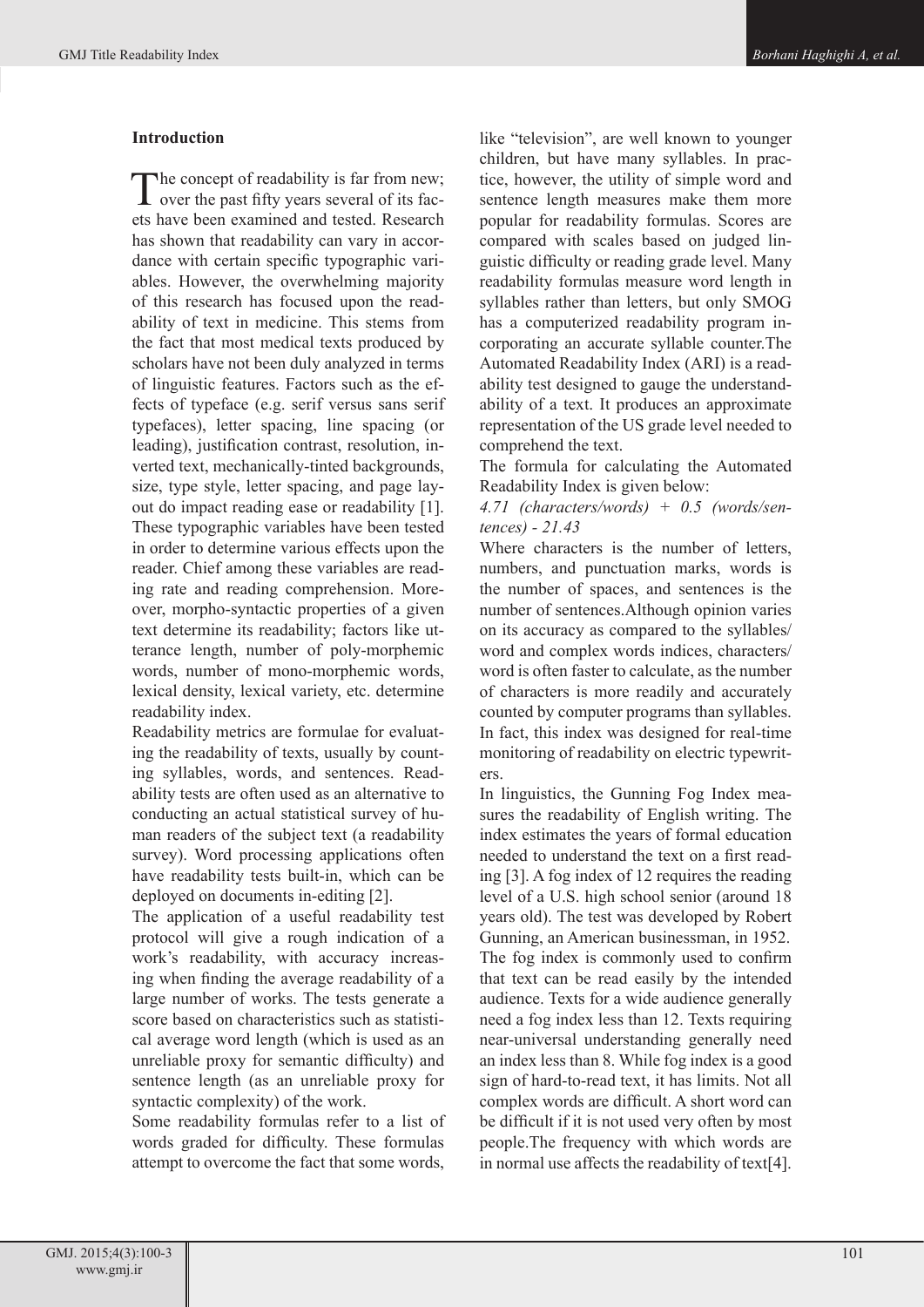The complete formula is: *0.4 [(words/sentences) + 100 ((complex words)/words)]*

# **Materials and Methods**

Galen Medical Journal (GMJ) represents an Iranian research journal rich in original articles by Fasa University of Medical Sciences affiliated with Shiraz University of Medical Sciences. All technical texts produced by scholars in this journal form a unique medical discourse. To pinpoint discourse attributes of these texts, researchers took article titles as a true yardstick for comprehension starting point. It is assumed that inferences made from titles will facilitate later comprehension [7]. 100 article titles were randomly chosen within a four-year period of publication by this scholarly journal. These titles were then fed into Advanced Text Analyzer one by one. This software could be reached at http://www. usingenglish.com

Each title was considered a full affirmative sentence to provide this software with real input. It automatically calculates the following linguistic variables:

# *Title Length*

Most readability formulas use the number of words in a sentence to measure its difficulty. Yet, in some cases a short sentence can be harder to read than a long one. Comprehension can sometimes be facilitated by longer sentences, especially those that contain coordinate structures. Contemporary style guides generally recommend varying the length of sentences to avoid monotony and achieve appropriate emphasis.

# *Hard Words*

Word difficulty is usually measured by vocabulary lists or word length. In 1923, Bertha A. Lively and Sidney L. Pressey published the first reading ease formula. They had been concerned that science textbooks in junior high school had so many technical words. They felt that teachers spent all class time explaining their meaning. They argued that their formula would help to measure and reduce the "vocabulary burden" of textbooks. Their formula

used the Thorndike word list as a basis.

# *Lexical Density*

In computational linguistics, lexical density constitutes the estimated measure of content per functional (grammatical) and lexical units (lexemes) in total. It is used in discourse analysis as a descriptive parameter which varies with register and genre.

# *Gunning Fog Index*

It is a weighted average of the number of words per sentence, and the number of long words per word. An interpretation is that the text can be understood by someone who left full-time education at a later age than the index.

### *ARI*

It is a readability test designed to assess the understandability of a text. Like other popular readability formulas, the ARI formula outputs a number which approximates the grade level needed to comprehend the text [6]. For example, if the ARI outputs the number 10, this equates to a high school student, ages 15- 16 years old; a number 3 means students in 3rd grade (ages 8-9 yrs. old) should be able to comprehend the text.

All data were inserted into MS-Excel to find distributional regularity and potential trends among Iranian authors. The mean, maximum and minimum amounts for each variable were calculated and contrasted against general trend. The uppermost figures at each end of minimum-maximum continuum indicate the best and worst titles in terms of readability.

# **Results**

A well-established distributional regularity for a given article in GMJ enjoys the following linguistic properties:

- 1. The number of words per each title stands at 14.34 on average.
- 2. The average number of least frequently-used words (hard words) hits 4.04 per title.
- 3. All titles contain 6.64 poly-morphemic lexical items.